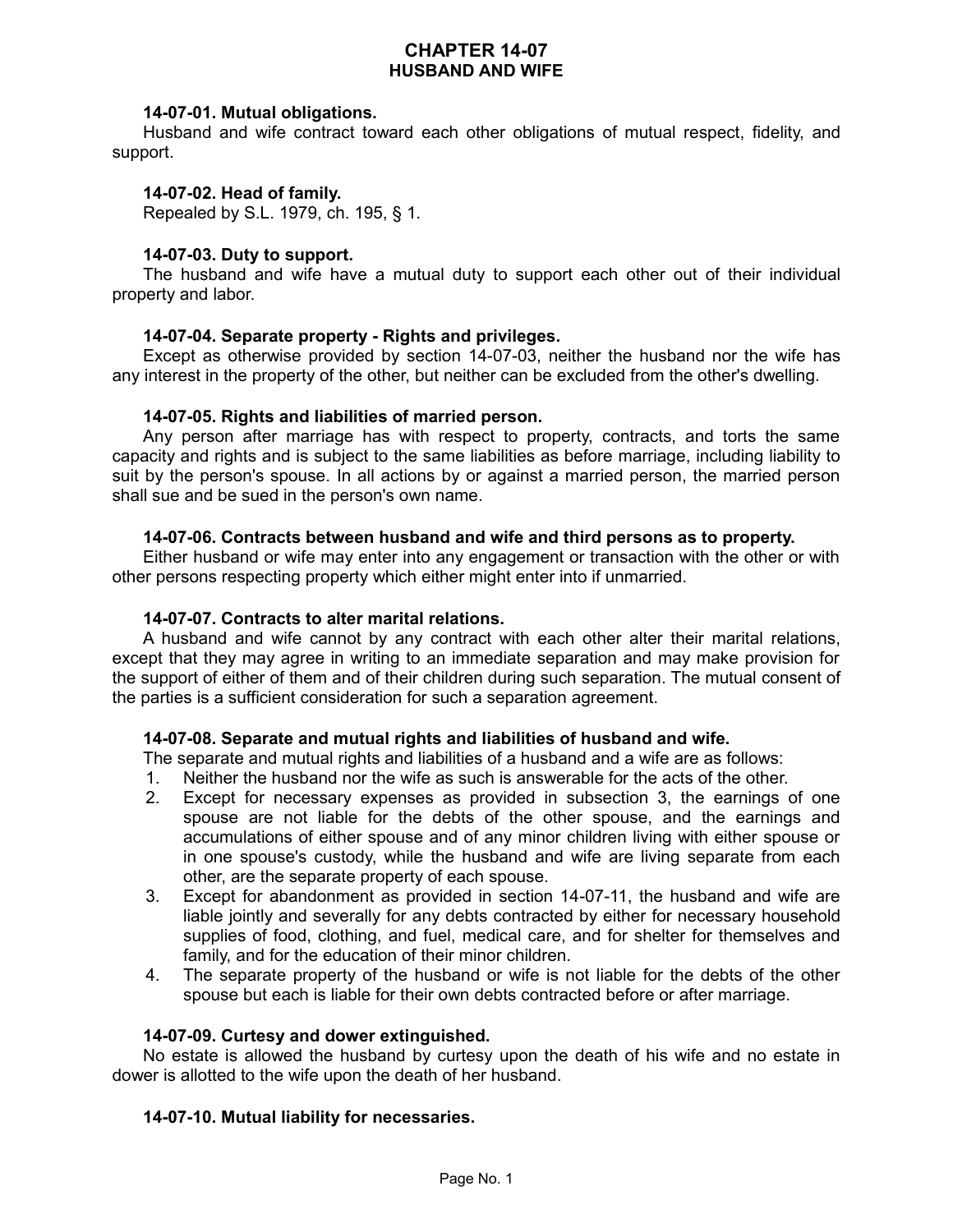The parties to a marriage are mutually liable to any person who in good faith supplied either party with articles necessary for their support. Such persons may recover the reasonable value from either party except in the cases when by law one party is not liable for the support of the other.

# **14-07-11. Spouse liable for support - Exception.**

An abandoned spouse is not liable for the support of the other spouse unless there is an offer to return on the part of the abandoning spouse or the abandonment is justified by misconduct. A party is not an abandoned spouse if the other party resides elsewhere for medical or behavioral health treatment.

## **14-07-12. Transfer of property when abandoned or imprisoned.**

In case the husband or wife abandons the other and removes from the state and is absent therefrom for one year without providing for the maintenance and support of that person's family, or is sentenced to imprisonment either in the county jail or penitentiary for the period of one year or more, the district court of the county where the husband or wife so abandoned or not in prison resides, on application by affidavit of such husband or wife fully setting forth the facts and supported by such other testimony as the court may deem necessary, may authorize that person to manage, control, sell, or encumber the property of the husband or wife for the support and maintenance of the family and for the purpose of paying debts contracted prior to such abandonment or imprisonment. Notice of such proceedings must be given to the opposite party and must be served as a summons is served in ordinary actions.

## **14-07-13. Contracts made under power given by court binding on both parties.**

All contracts, sales, or encumbrances made either by the husband or the wife by virtue of the power contemplated and granted by order of the court as provided in section 14-07-12 are binding on both, and during such absence or imprisonment, the person acting under such power may sue and be sued thereon. For all acts done, the property of both parties is liable, and execution may be levied or attachment issued thereon according to statute. No suit or proceedings may abate or in anywise be affected by the return or release of the person confined, but that person may be permitted to prosecute or defend jointly with the other.

## **14-07-14. When order for transfer may be set aside.**

The husband or wife affected by the proceedings contemplated in sections 14-07-12 and 14-07-13 may have the order or decree of the court set aside or annulled by affidavit of such party, setting forth fully the facts and supported by such other testimony as the court shall deem proper. Notice of proceedings to set aside and annul the order must be given the person in whose favor the same was granted and must be served as a summons is served in an ordinary action. The setting aside of the decree or order in no way affects any act done thereunder.

## **14-07-15. Abandonment or nonsupport of child - Penalty.**

- 1. Every parent or other person legally responsible for the care or support of a child who wholly abandons the child or willfully fails to furnish food, shelter, clothing, and medical attention reasonably necessary and sufficient to meet the child's needs is guilty of a class C felony.
- 2. Any food, shelter, clothing, or medical attention furnished by or through a welfare or charitable program of any governmental agency, civic or religious organization, or a combination thereof, or any intervening third party, on the basis of need, does not avoid, excuse, relieve, or discharge either parent or person legally responsible for care and support of a child from the criminal penalty for the willful failure or neglect to provide such support.
- 3. A parent is not relieved, excused, or discharged from the responsibility and criminal penalty provided in this section if the other parent is providing the child with care and support unless the parents reside together.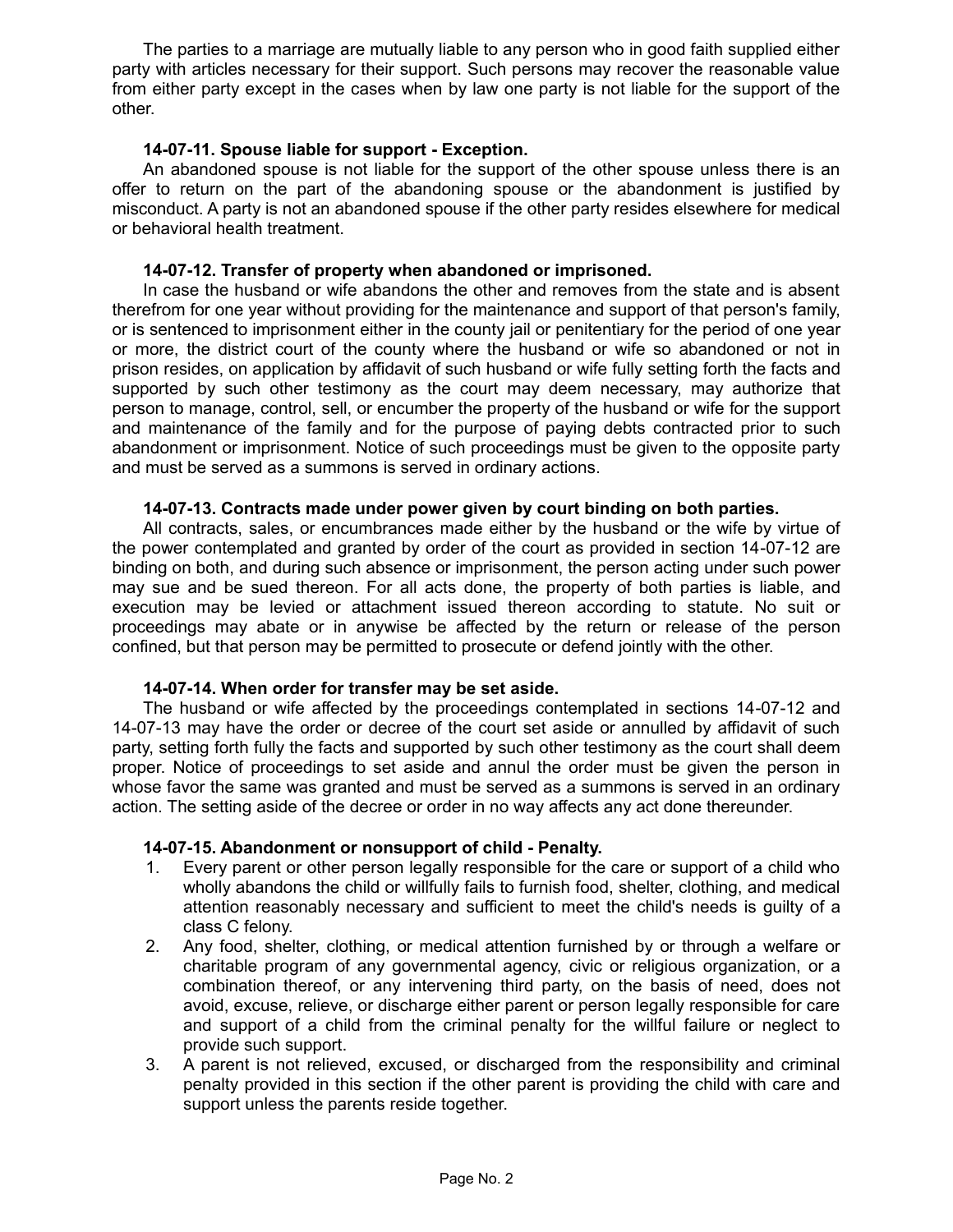- 4. The fact, if it is a fact, that either parent may have secured a divorce awarding the custody of the child, in no manner relieves either parent from the requirements and penalty of this section, except that compliance with the terms of a child support order by a parent is an affirmative defense to a charge under this section made against that parent.
- 5. If the parent or other person legally responsible for the care or support of a child, while in another state and while the minor child is in this state, wholly abandons the child or willfully fails to furnish food, clothing, shelter, and medical attention reasonably necessary and sufficient to meet the child's needs, the failure must be construed to have been committed in this state and all of the laws of this state with reference to punishment apply with the same force and effect as if the abandonment and failure to support had occurred in this state.
- 6. For purposes of this section, "willfully" has the meaning provided in section 12.1-02-02.

## **14-07-16. Abandonment or nonsupport of spouse - Penalty.**

Every husband or wife who, without lawful excuse, deserts that person's spouse with intent wholly to abandon that spouse or who willfully fails to furnish such food, shelter, clothing, and medical attention as is reasonably necessary and sufficient to keep the life of the spouse from danger and discomfort and the spouse's health from injury, is guilty of a class C felony.

If a husband or wife while in another state and having left that person's spouse in this state, willfully and intentionally and without lawful excuse deserts that person's spouse and abandons the spouse, or while in such other state, willfully and intentionally fails to furnish such food, shelter, clothing, and medical attention as is reasonably necessary, as herein provided, while that person's spouse is in this state, such abandonment and failure to support must be construed to have been committed in this state and all of the laws of this state with reference to punishment apply with the same force and effect as if such abandonment and failure to support had occurred in this state and the abandoning spouse is subject to the penalty as in this section provided.

## **14-07-17. Presumption of intent to abandon.**

Desertion or a failure to support a child or pregnant wife for a period of three months is presumptive evidence of intention wholly to abandon.

## **14-07-18. Penalty for abandonment and nonsupport.**

Repealed by S.L. 1975, ch. 106, § 673.

## **14-07-19. Bond may be given in lieu of punishment.**

In a prosecution for desertion or for nonsupport, before the trial and with the consent of the defendant, or at the trial, on the entry of a plea of guilty, or after conviction, instead of imposing the penalty, or in addition to the penalty, the court in its discretion, having regard to the circumstances and to the financial ability or earning capacity of the defendant, may make an order accepting the bond of the defendant to the state, in such amount and with such sureties as the court shall prescribe and approve. If there has been a plea of guilty or a conviction, judgment must be suspended until some condition of the bond is violated.

## **14-07-20. Conditions of bond.**

The bond given in lieu of or in addition to the punishment for abandonment or nonsupport must provide that the defendant shall furnish a spouse or child with proper food, shelter, clothing, and medical attention for such a period, not exceeding five years, as the court may order. The bond, in the discretion of the court, may be conditioned upon the payment of a specified sum of money at stated intervals.

## **14-07-21. Violation of conditions of bond - Who may sue on breach.**

Upon the filing of an affidavit showing the violation of the conditions of a bond given in lieu of or in addition to the punishment for nonsupport or desertion, the accused shall be heard upon